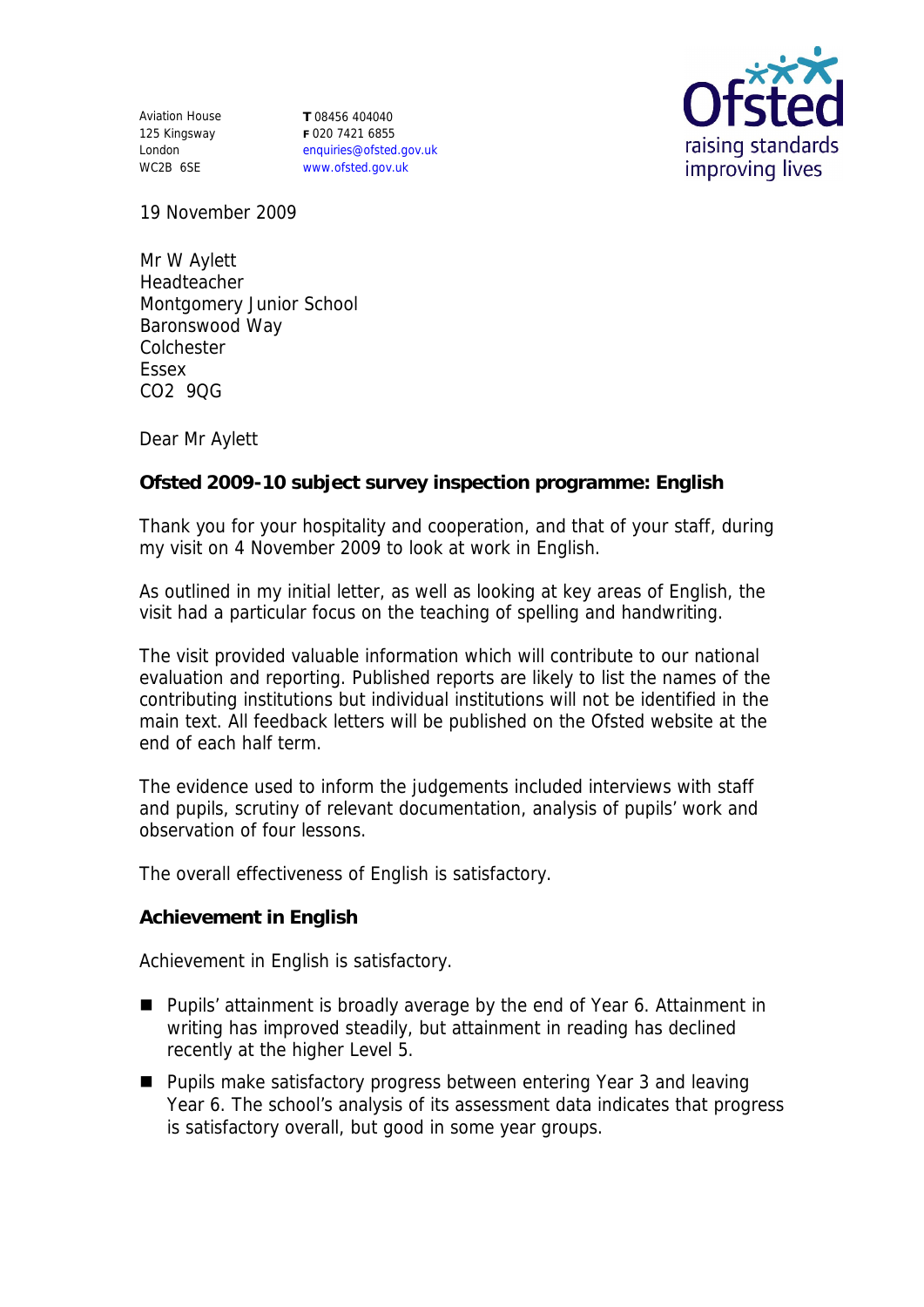- Girls perform relatively less well in writing compared with the national average but boys perform less well in reading. The school is aware of these areas for development and is acting upon them.
- Those pupils who speak English as an additional language make similar progress to their peers, as do pupils with special educational needs and/or disabilities.
- In the lessons seen, most pupils made good progress. They settled to work quickly, approached tasks with enthusiasm and collaborated well. Most are willing to participate in class discussion and share their ideas but a few do not listen carefully enough to learn from each other.

**Quality of teaching in English**

Teaching in English is good.

- Teachers have good subject knowledge and plan lessons thoroughly, increasingly using their assessment of pupils' understanding to adjust objectives so that learning is well-focused. Progress in lessons is good, but this is yet to raise attainment in national tests at the end of Year 6.
- Teachers use a good variety of activities to interest pupils, including regular pair and group work. There is an appropriate balance of talking and writing. Teachers and teaching assistants support pupils effectively in guided group work.
- In the better lessons, teachers use challenging questions to encourage pupils to explain and justify their ideas, but this is not yet consistent across all lessons.
- Teachers' marking is thorough and usually provides clear advice to pupils on how to improve their work. Pupils know their targets. They are familiar with the checklists, which they use effectively to ensure they have applied the key features of tasks and to review their work.

**Quality of the curriculum in English**

The curriculum is satisfactory with some good features.

- Pupils mostly enjoy English, particularly drama and opportunities to write creatively. They like applying their literacy skills through work in the themes which draw a range of subjects together.
- Literacy skills are planned effectively into these themes. The quality of writing undertaken here is often better than that in the regular writing practice in literacy lessons because pupils are more confident and secure with the information they use.
- The curriculum is suitably broad with a good focus on speaking and drama, and increasing emphasis on teaching reading skills in guided group work. Although there is a broad range of writing forms, aspects of media and the use of modern communication technologies are less strongly represented.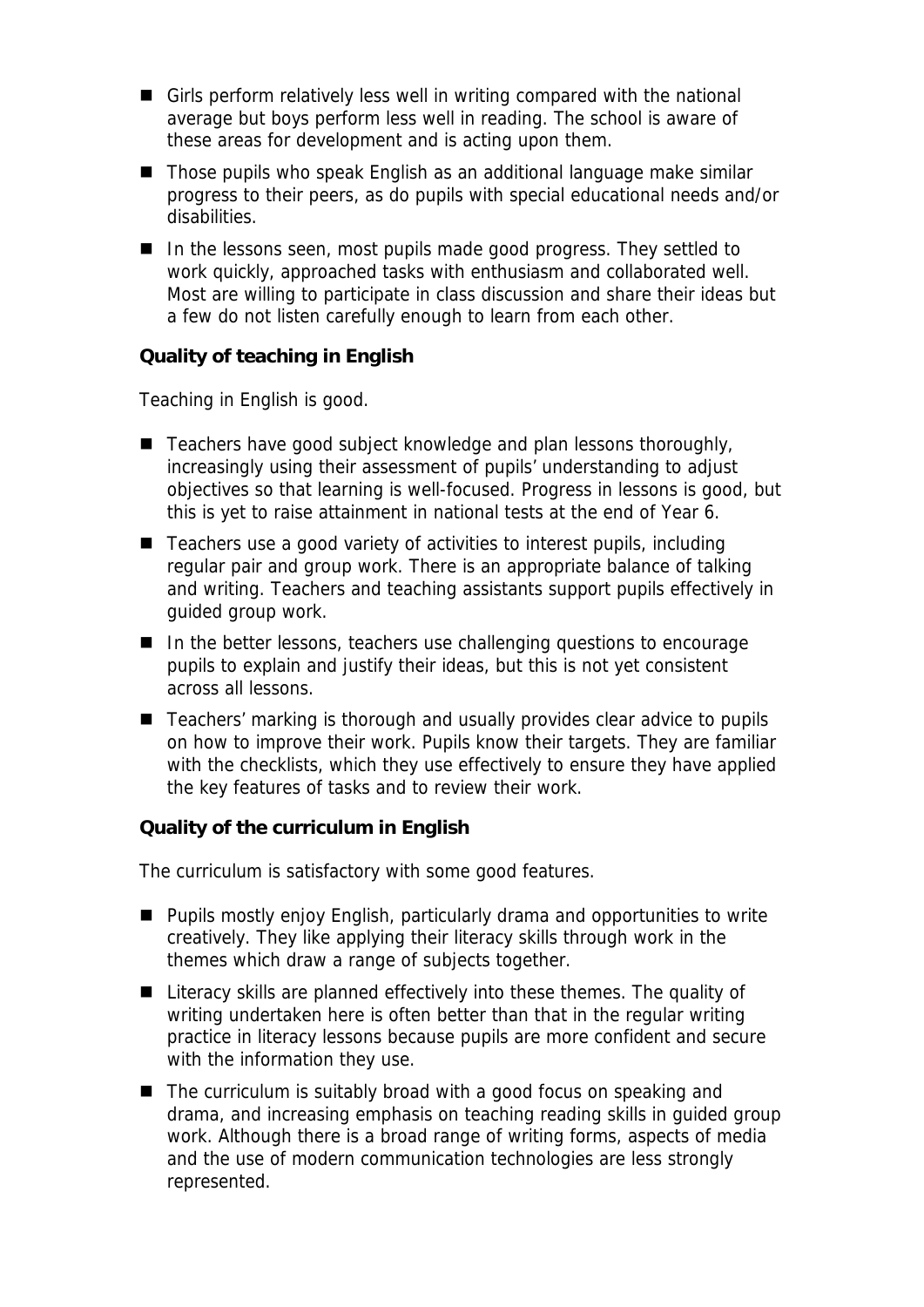■ There is a satisfactory range of enrichment activities related to literacy with some events and visiting writers.

**Effectiveness of leadership and management in English**

Leadership and management are satisfactory and improving.

- Subject leadership has provided good direction and a sound framework for planning, leading to increasingly consistent approaches to teaching and assessment.
- Strategies for teaching writing are consistently applied and build effectively on the assessment of pupils' prior learning. Appropriate training has been provided in these key areas.
- $\blacksquare$  The planning of thematic approaches is effective with regular opportunities for pupils to apply their literacy skills.
- There is an appropriate subject development plan based on a sound analysis of the strengths and weaknesses in English. The subject leaders are beginning to analyse assessment data thoroughly to identify areas for improvement.
- The recent work on improving writing is beginning to have an impact on attainment. Plans to improve reading skills, especially at the higher level, are well-founded but too recent to show improvement yet.

**Subject issue: the teaching of spelling and handwriting**

- **Pupils are generally aware of the need to spell consistently and accurately.**
- Teachers identify key spelling errors in pupils' work, but the process for pupils to correct and practise these varies across the school. Teachers use spelling activities as part of lesson plans where relevant.
- Younger pupils have regular handwriting practice. However, differences in fluency and control in older pupils' handwriting are not always noted in teachers' marking.

**Areas for improvement, which we discussed, include:**

- raising attainment and improving pupils' progress by ensuring that all teachers:
	- use questions effectively to challenge pupils of differing attainment
	- develop pupils' listening skills further so that they learn from each other
- $\blacksquare$  improving the curriculum further by enhancing opportunities for pupils to:
	- analyse and use a wider range of modern communication technology and forms of media